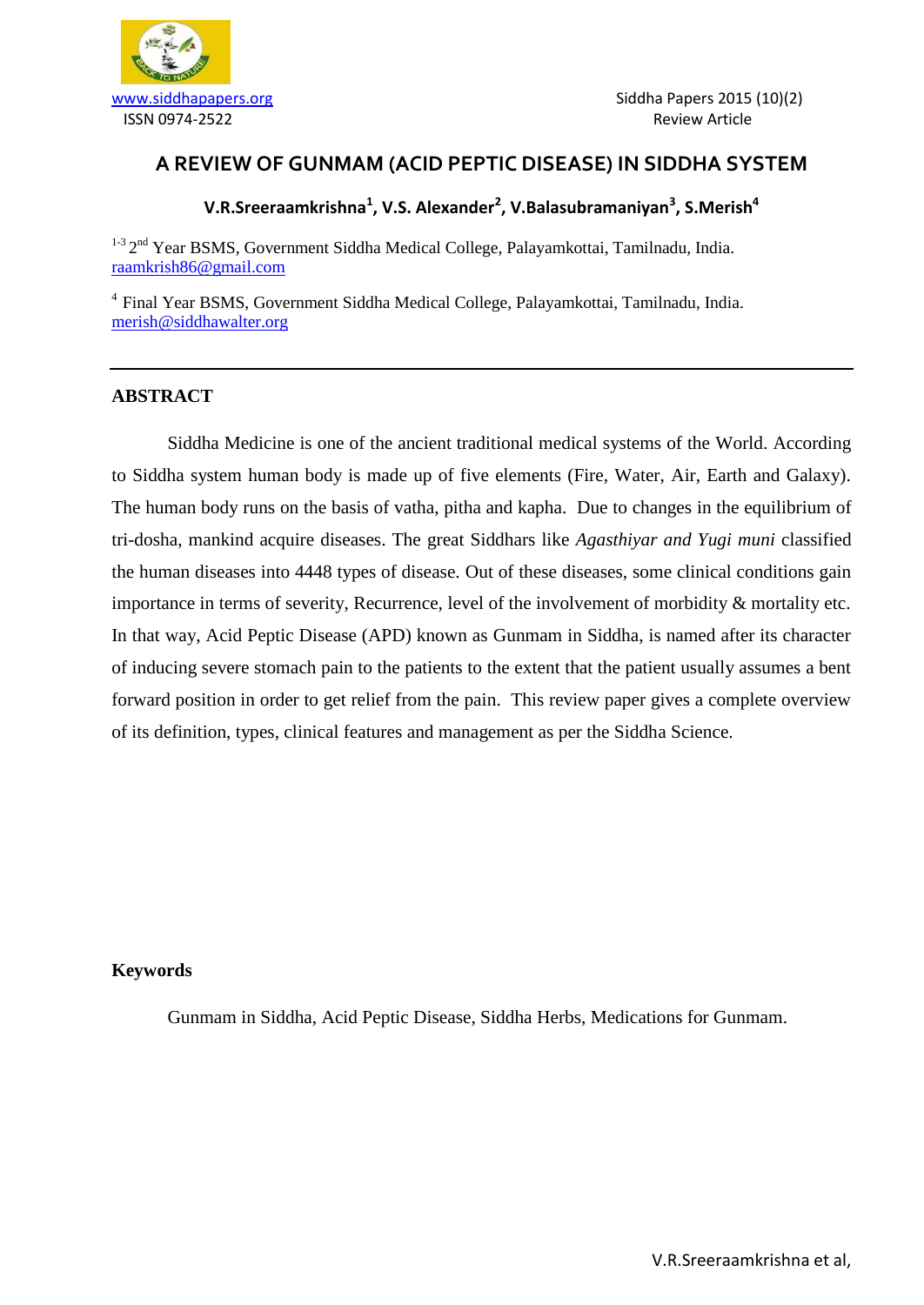#### **INTRODUCTION**

India is the largest producer of medicinal herbs and is called as botanical garden of the world .The current review focuses on herbal drug preparations and plants used in the treatment of ulcer in the world. The use of Siddha medicines is common in both adults and children and is increasing in many areas of the world. Gastric ulcer is one of the most prevalent gastrointestinal disorders, which affects approximately 5-10% of people during their life. In recent years, many works has been carried out in herbal medicine to clarify their potential efficacy in gastric ulcer prevention or management. Peptic ulcer disease encompassing gastric and duodenal ulcer is the most prevalent gastrointestinal disorder. The Patho-physiology of peptic ulcer disease involves an imbalance between offensive (acid, pepsin, and *H. pylori)* and defensive factors (Nitric oxide, Bicarbonate, growth factors, Prostaglandin and Mucin). Indian Medicinal plants and their derivatives have been a valuable source of therapeutic agents to treat various disorders including Antiulcer diseases.

#### **Gunmam in Siddha**

#### *''Vatha bantha thonthamilathu Gunmam varathu''*

The patient suffering from this disease will lean forward due to pain. Hence it is named as Gunmam. The other name for *Gunmam* in Siddha is Gulmam. The common features of this disease are indigestion, stomach irritation, vomit, decrease in body weight, loss of confidence. It is caused due to consumption of very hot food stuffs, gastritis inducing foodstuffs, water mixed with limestone, high consumption of coconut milk, stress, adequate temper, starvation and insomnia. According to Siddha system the Gunmam is classified into 8 types.

#### **Types of Kunmam**

- *1. Vaayu kunmam*
- *2. Vaatha kunmam (Related to ectoderm)*
- *3. Pitha kunmam (Related to bile, endoderm)*
- *4. Eri kunmam (Related to gastritis)*
- *5. Vali kunmam*
- *6. Satthee (Vaanthi) kunmam (Related to more nausea)*
- *7. San-nee kunmam (Related to tri-dosha)*
- *8. Iya kunmam (Related to phlegm, mesoderm, kapha)*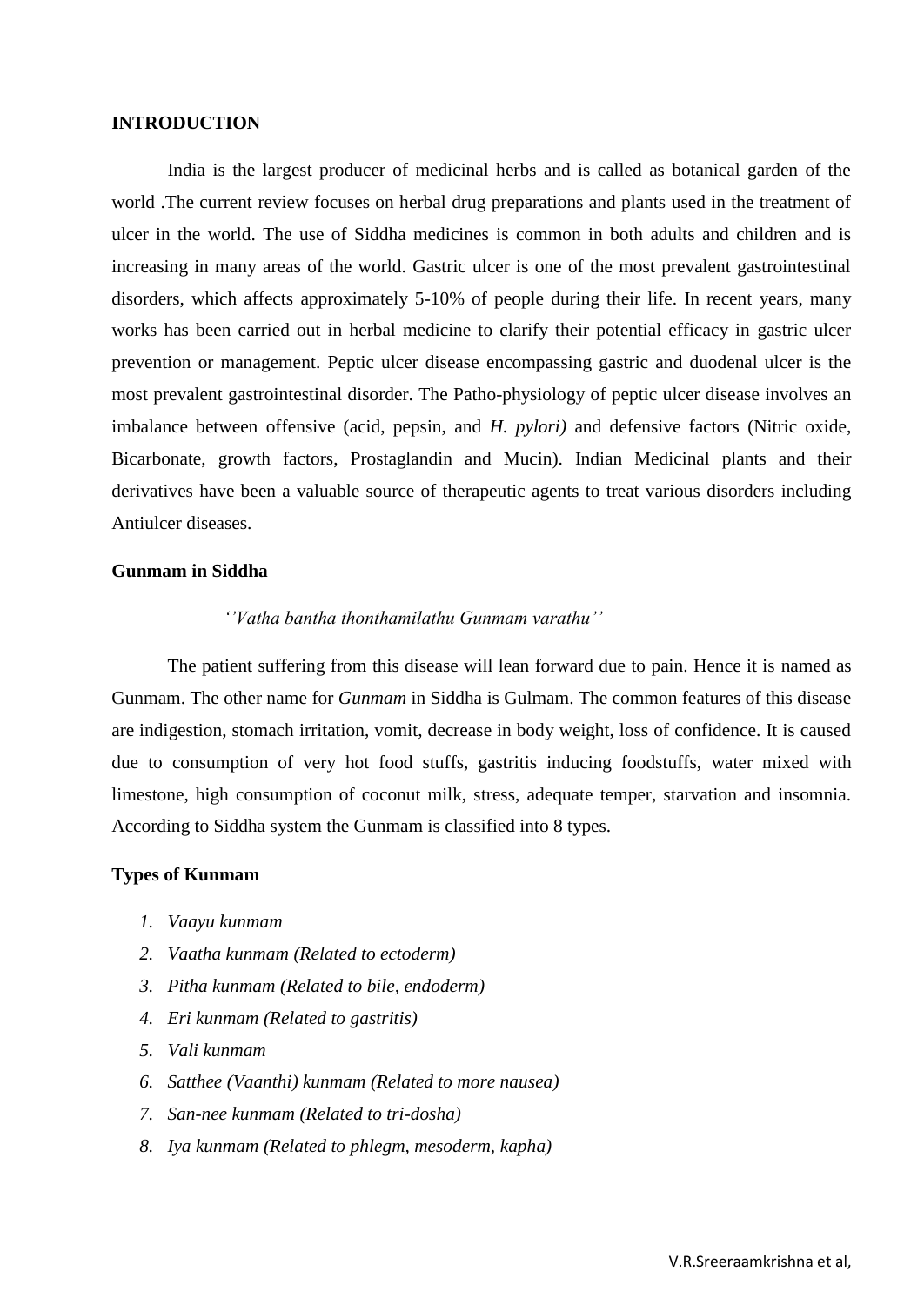#### **Classification of Ulcer as per Siddha Literature**



# Siddhar's Classification of Gunmam

**Mechanism of Ulcer**

Risk factors\*, Helicobacter pylori  $\downarrow$ Hyper secretion of hydrochloric acid and pepsin J Imbalance Between gastric luminal factors  $\downarrow$ Degradation in defensive function of gastric mucosal barrier  $\downarrow$ Histamine is released when acid and pepsin invade a weakened area of mucosal barrier ↓ Histamine stimulate parietal cells to secrete more acid  $\downarrow$ Continuation of vicious cycle, erosion  $\downarrow$ Ulcer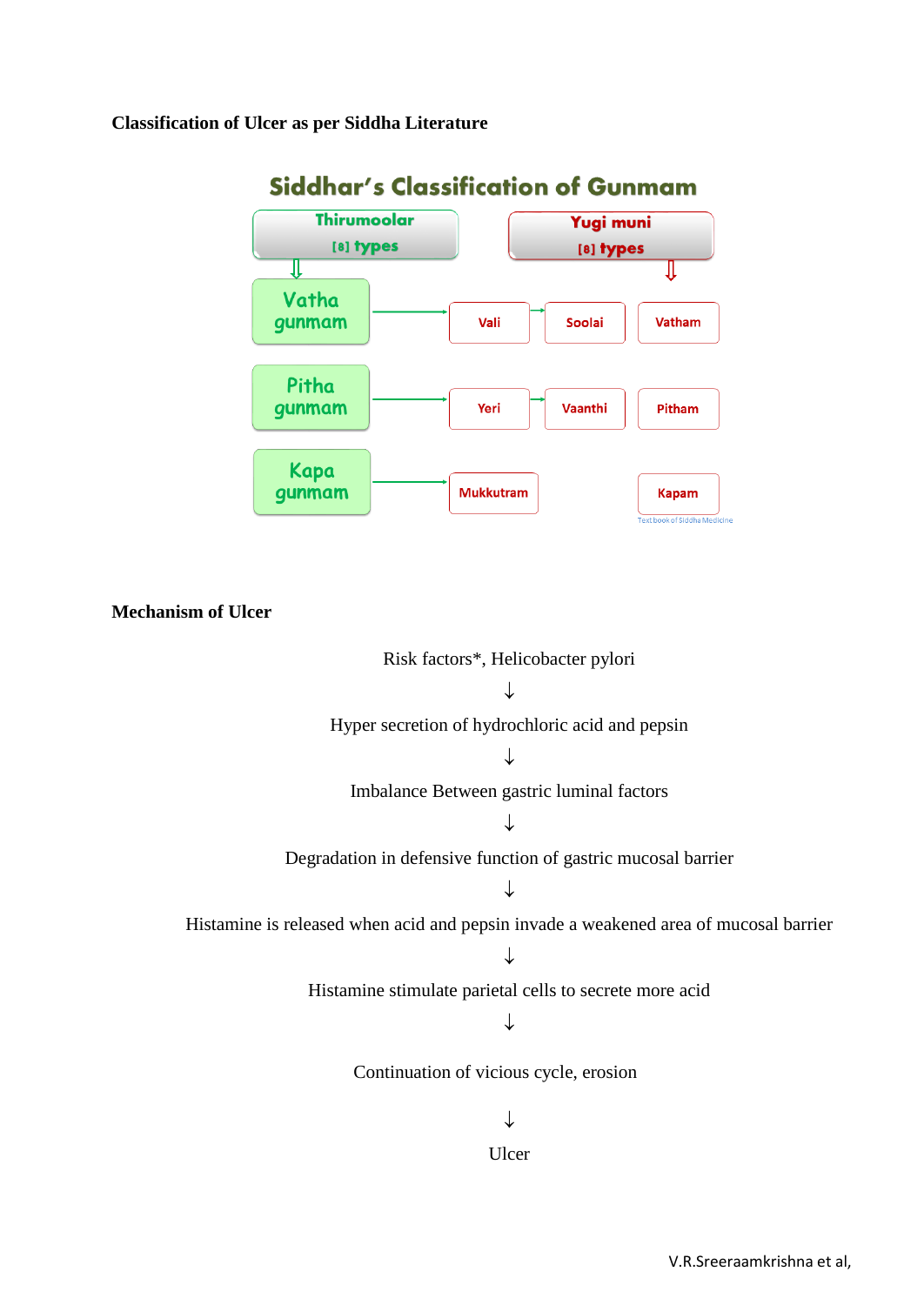## **Risk Factor**

- 1. Starvation
- 2. More use of NSAID
- 3. Smoking Habit
- 4. Stress due to psychological problems
- 5. Intake of caffeine
- 6. Alcohol intake

## *Table 1.1 The signs and symptoms of these types of Gunmam*

| <b>VAAYU KUNMAM</b>               | <b>VAATHA KUNMAM</b>    | PITHA KUNMAM                      |  |
|-----------------------------------|-------------------------|-----------------------------------|--|
| Indigestion                       | Stomach pain            | Irritation and mucous along       |  |
|                                   |                         | with vomit                        |  |
| <b>Vomiting</b>                   | Weight loss             | Giddiness                         |  |
| Weight loss                       | Inability to walk       | Weight loss                       |  |
| Inability to walk                 | Constipation            | Constipation                      |  |
| <b>More sweating</b>              | Malaise, Tiredness      | <b>Blood</b><br>becomes<br>impure |  |
|                                   |                         |                                   |  |
|                                   |                         | body<br>colour<br>and<br>the      |  |
|                                   |                         | changes into yellow               |  |
| Stomach cramps                    | Headache                | <b>Thirstiness</b>                |  |
| Tiredness of leg                  | <b>Xerostomia</b>       | Hyperthermia                      |  |
| <b>Aversion over food</b>         | Blackening of body skin | <b>Eye</b> irritation             |  |
| <b>Sensation</b><br>stomach<br>of | <b>Blood vomiting</b>   | Headache                          |  |

| <b>ERI KUNMAM</b>                       | <b>VALI KUNMAM</b>        | <b>SATTHEE KUNMAM</b>      |  |
|-----------------------------------------|---------------------------|----------------------------|--|
| will be <b>irritation</b><br>There      | Indigestion               | Vomit due to indigestion   |  |
| few<br>minutes<br>after<br>$\mathbf{a}$ |                           |                            |  |
| having food                             |                           |                            |  |
| Salivation of mouth will                | Weight loss               | Giddiness                  |  |
| be more                                 |                           |                            |  |
| Head ache                               | Loss of confidence        | Irritation of stomach      |  |
| Stomach enlarges more                   | Insomnia                  | Constipation               |  |
| There will be sweating on               | Aversion over food, Fever | Inability to walk, Loss of |  |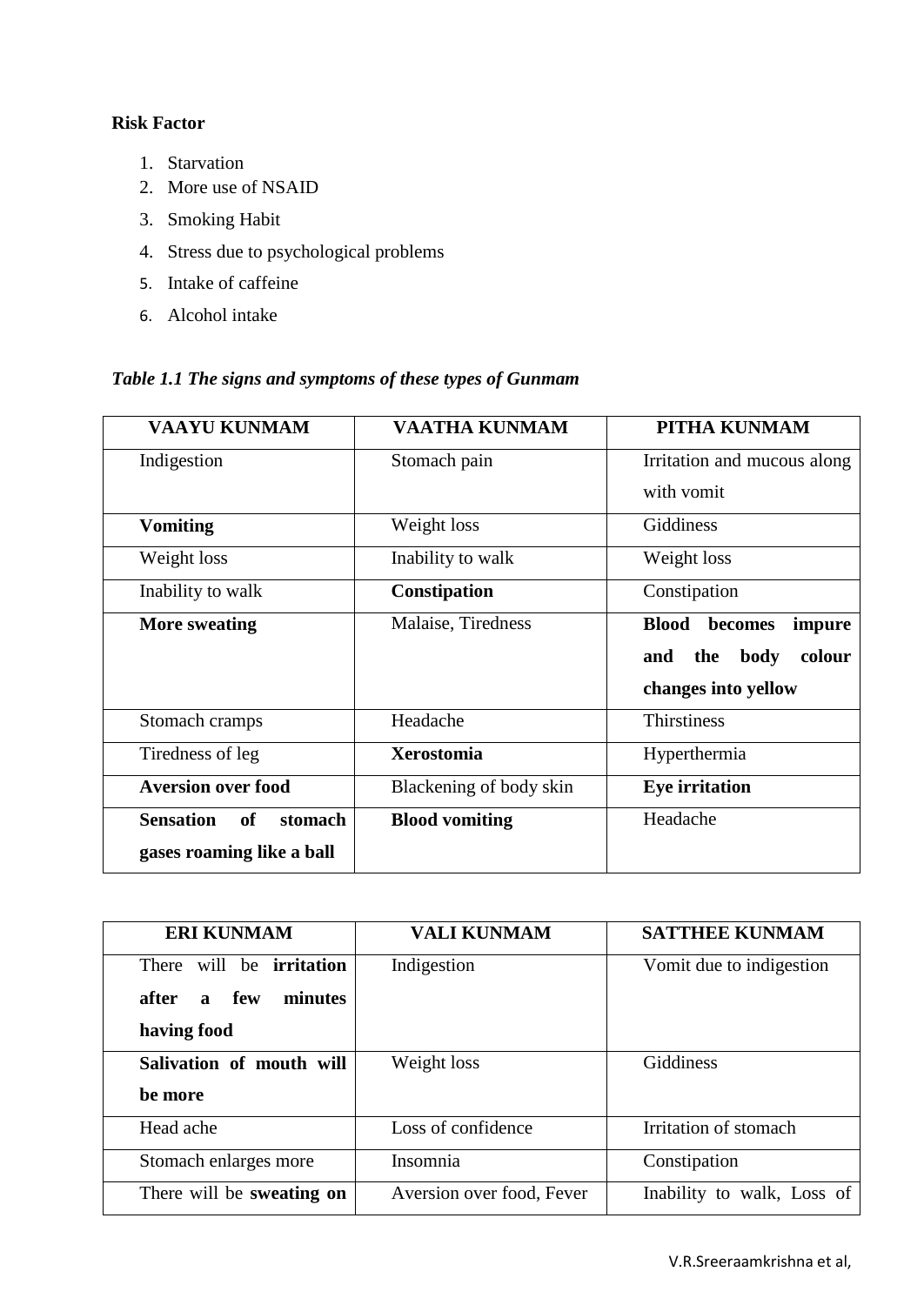| the hairs of leg |                            | strength, Malaise.         |  |
|------------------|----------------------------|----------------------------|--|
| Weight loss      | Pain at vertebra and wrist | Veins emerges<br>the<br>to |  |
|                  | joint                      | surface of skin            |  |

| <b>SANNEE KUNMAM</b>                   | <b>IYA KUNMAM</b>                        |  |  |
|----------------------------------------|------------------------------------------|--|--|
| Enlargement of stomach                 | Aversion over food                       |  |  |
| Giddiness                              | Sadness along with reduce in body weight |  |  |
| Sensation of burning on chest          | <b>Body becomes pale</b>                 |  |  |
| <b>Body becomes cold</b>               | <b>Giddiness</b>                         |  |  |
| Faces will be hot                      | Sensation of burning on chest            |  |  |
| <b>Sensation of saltiness in mouth</b> | <b>Trembling</b>                         |  |  |

## **Table 1.2. Herbs Used for Ulcer Classified as per Siddha Materia Medica.**

| Tamil name/        | <b>Botanical</b>   | <b>Parts Used</b> | <b>Actions</b>          | <b>Uses in Siddha</b> |
|--------------------|--------------------|-------------------|-------------------------|-----------------------|
| <b>Common name</b> | <b>Name/Family</b> |                   |                         |                       |
| Seeragam/ Cumin    | Cuminum            | <b>Seeds</b>      | Carminative,            | Gut motility          |
| seeds              | cyminum/Apiaceae   |                   | stimulant,              | disorders, kidney     |
|                    |                    |                   | stomachic,              | stones                |
|                    |                    |                   | astringent              |                       |
| Magic<br>Masikkai/ | Quercus infectoria | <b>Seeds</b>      | Astringent,<br>styptic, | Venereal<br>disease,  |
| nuts               | Fagaceae           |                   | tonic                   | fever, menorrhagia    |
| Opium<br>Abini/    | Papaver somniferum | Latex, seeds      | Demulcent,              | Otitis, insomnia,     |
| poppy              | /Papaveraceae      |                   | nutritive, astringent   |                       |
| Punnaikaali        | Mucuna pruriens    | <b>Seeds</b>      | Nervine<br>tonic,       | Leucorrhea, cholera   |
| /Common cowitch    | Fabaceae           |                   | aphrodisiac,            |                       |
|                    |                    |                   | astringent              |                       |
| Yelam/             | Eletaria           | Dried fruit       | Stomachic,              | Cough,                |
| Cardamom           | cardamomum         |                   | Carminative,            | Diarrhoea,            |
|                    | Zingiberaceae      |                   | Stimulant.              | Phelgm, Dysuria,      |
|                    |                    |                   |                         | Oligospermia,         |
|                    |                    |                   |                         | Peptic Ulcer          |
|                    |                    |                   |                         | Diseases (PUD)        |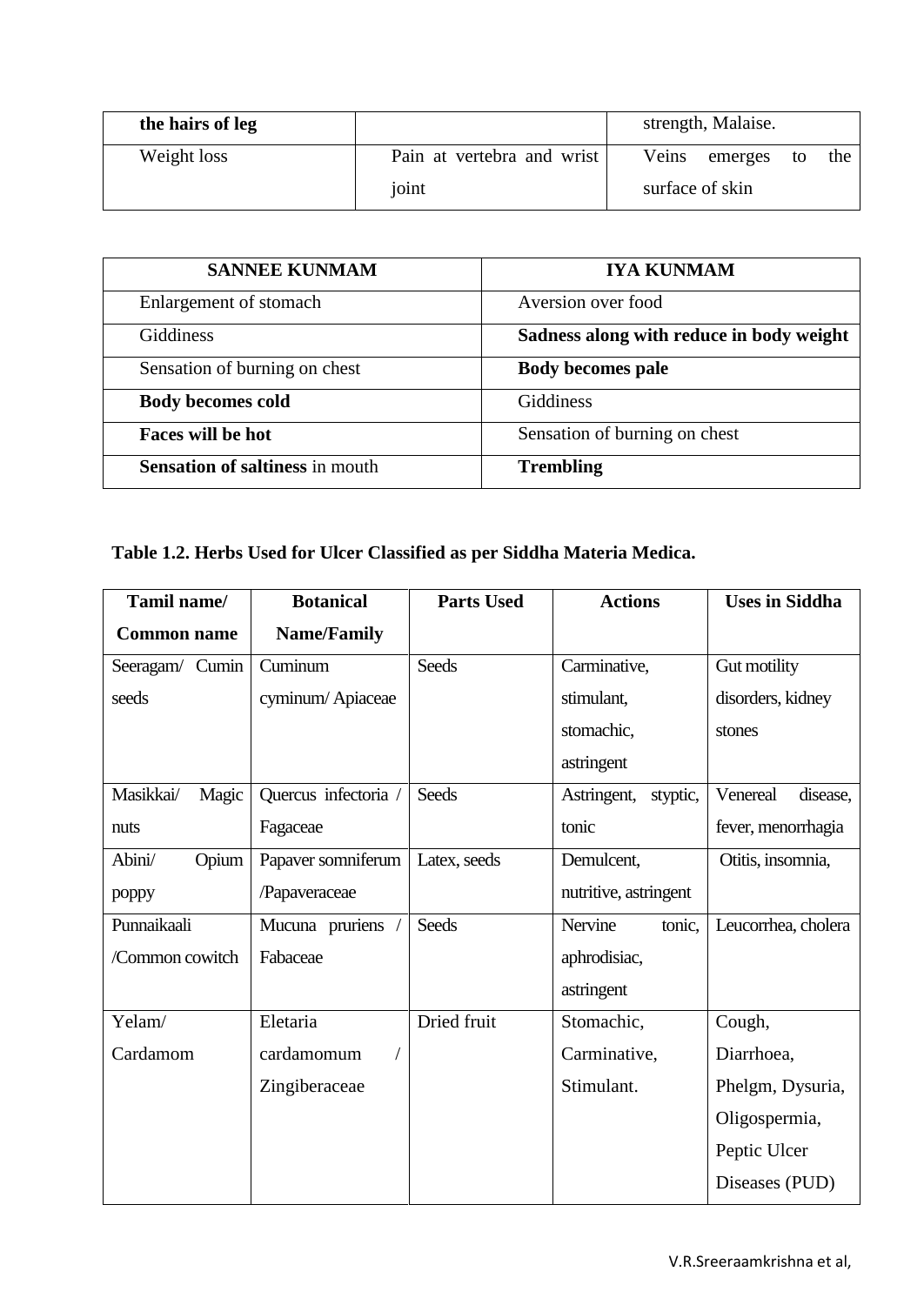| Milagu/Pepper    | nigrum<br>Piper        | Dried fruit   | Carminative,          | Fever, Anaemia,        |
|------------------|------------------------|---------------|-----------------------|------------------------|
|                  | Piperaceae             |               | Antispasmodic,        | Phelgm, Piles,         |
|                  |                        |               | Digestive,            | Dyspepsia,             |
|                  |                        |               | Expectorant,          | Cough, Loss of         |
|                  |                        |               | Laxative, Acrid,      | Taste                  |
|                  |                        |               | Anthemlmintic,        |                        |
| <b>Brahmi</b>    | Bacopa monnieri / $\,$ | Fresh Juice   | Tonic,<br>diuretic,   | headache,              |
|                  | Scropulariaceae        |               | sedative,<br>mild     | asthma,                |
|                  |                        |               | antioxidant           | bronchitis,            |
|                  |                        |               |                       | arthritis              |
| Palasu/ Flame of | Butea monosperma/      | <b>Seeds</b>  | Astringent,<br>tonic, | <b>GIT</b><br>Itching, |
| the forest       | Fabaceae               |               | aphrodisiac,          | disorders              |
|                  |                        |               | diuretic,             |                        |
|                  |                        |               | anthelmintic          |                        |
| Chukku           | Zingiber officinale    | Dried rhizome | Stimulant,            | Cough, Asthma,         |
|                  | / Zingiberaceae        |               | Carminative,          | Dyspepsia, Fever,      |
|                  |                        |               | Stomachic,            | Anaemia,               |
|                  |                        |               |                       | <b>Sinusitis</b>       |
| Aloe             | Aloe vera/             | Leaf          | Coolant,<br>tonic,    | Dysentry,              |
|                  | Xanthorrhoeaceae       |               | anthelmintic,         | Psoriasis,             |
|                  |                        |               | alterative            | eczema, burn           |

## **Table 1. 3. Medicines Used for specific types of Gunmam**

| <b>VAATHA</b> | <b>PITHA GUNMAM</b>   | <b>VALI GUNMAM</b> | <b>SATTHEE GUNMAM</b> |
|---------------|-----------------------|--------------------|-----------------------|
| <b>GUNMAM</b> |                       | Kal uppu choonam   | Kunma kudori leghyam  |
| Sembu parpam  | Vilva ver kudineer    | Aya vera           | Naaga parpam          |
| ۰             | Rasa parpathi         | chendoram          |                       |
|               | mathirai              | Gunma kudori       |                       |
| ٠             | Inji pirandai leghyam | leghyam            |                       |
|               |                       | Rasa parpathi      | -                     |
|               |                       | mathirai           |                       |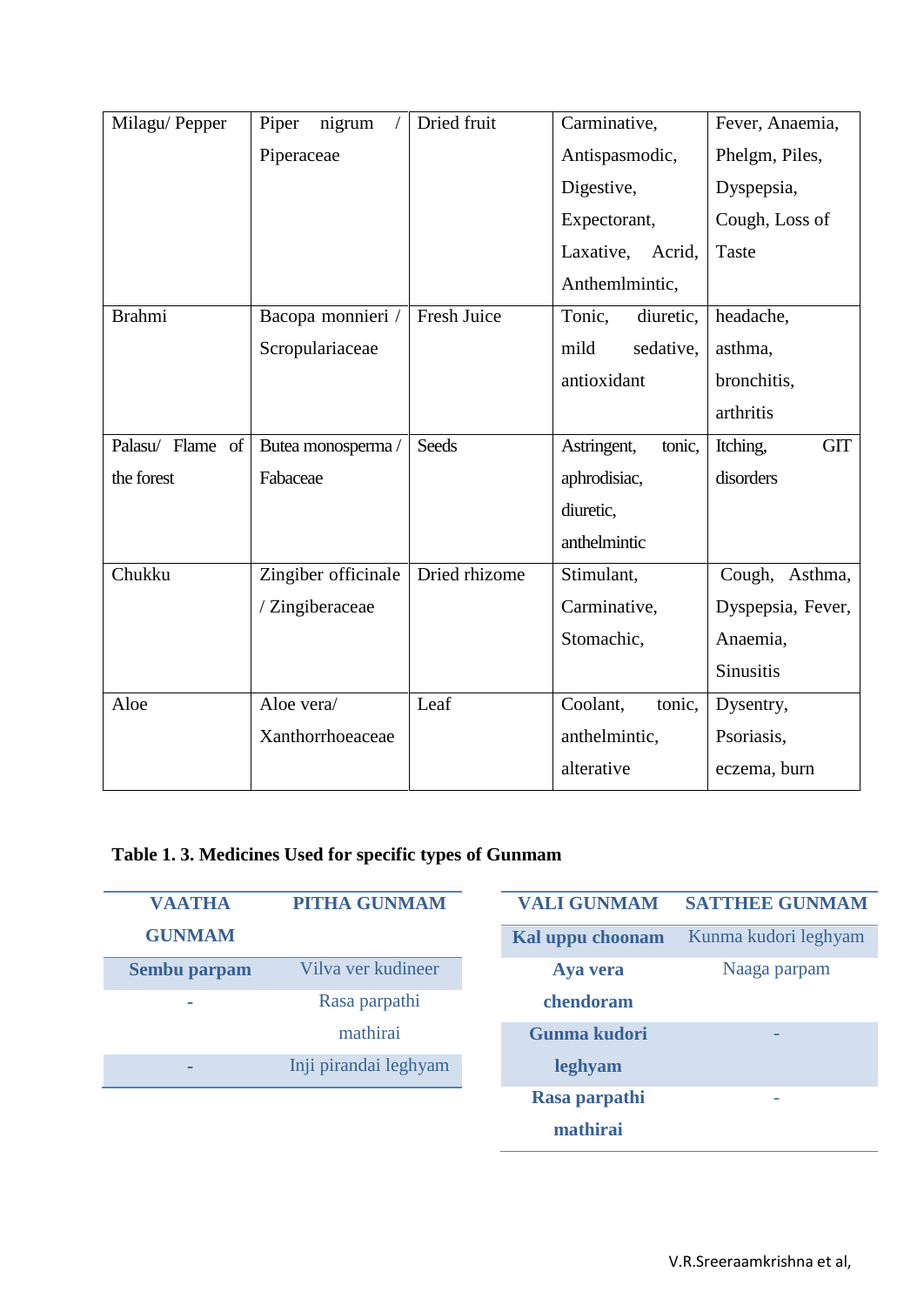### **Medicines exclusively used for all types of Gunmam in Siddha:**

- 1. Gunma kudori
- 2. Anda leghyam
- 3. Kunma leghyam or Karuvepilai leghyam
- 4. Inji rasayanam
- 5. Sowbakya sundi
- 6. Sangu parpam
- 7. Kunma Kudori mezhugu
- 8. Nellikai Leghyam
- 9. Chitira moola kuligai
- 10. Taambira parpathi mathirai
- 11. Vera mezhugu
- 12. Kunma Kaalan ( Sembu parpam)
- 13. Sembu chendooram
- 14. Taambira chendooram
- 15. Savveera parpam
- 16. Panja soodha mezhugu
- 17. Aya chendooram
- 18. Uppu chendooram
- 19. Nava upu mezhugu
- 20. Vedi upu choonam
- 21. Bojana kudori mathirai
- 22. Panja paana mathirai
- 23. Gandhaga chendooram

 The above listed commercially available medicines can be used for all types of Gunmam according to Siddha Literature.

"**Food is medicine, medicine is food**" is one of the policies of Siddha.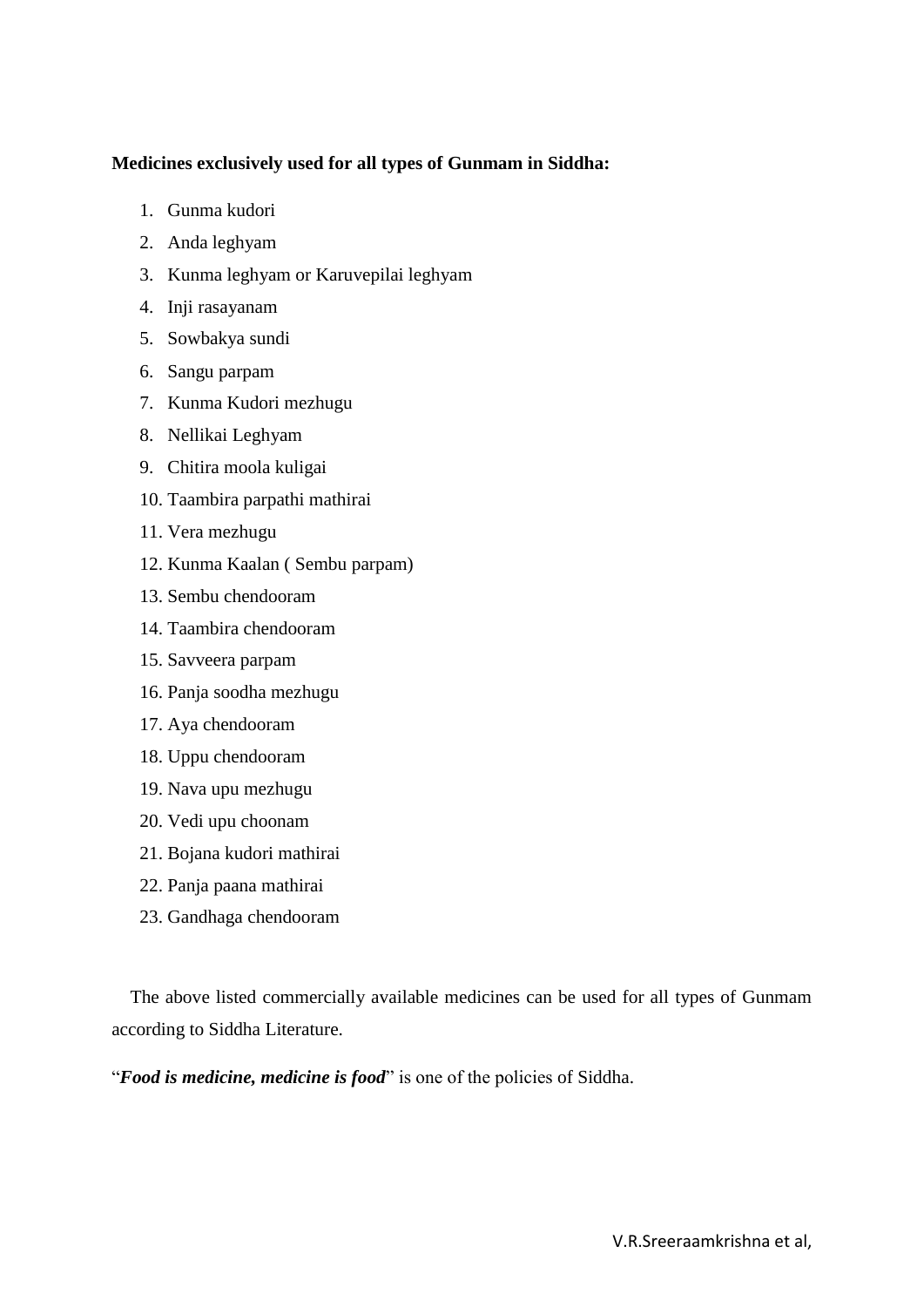#### **Diet restrictions in Siddha for Gunmam:**

- 1. Should consume double time boiled rice
- 2. Should consume fresh vegetables
- 3. Brinjal, Drum stick, ladies finger, Ribbed luffa, cucumber are prescribed to consume daily
- 4. Should not consume coconut, horse gram, black gram and non-vegetarian foods like fish, dried fish, chicken
- 5. If there is indigestion should have only over cooked rice (Kanji)
- 6. Should consume Ginger, Adamant creeper, coriander, Mentha Chutneys without adding Chillies.

#### **Experimental Pharmacology - a Data collection**

#### **1. Cuminum cyminum**

The chief constituent of the volatile oil is cumaldehyde. Cumin seeds contain up to 14.5% lipids. These are reported to contain 14flavonoid glycosides; 7 belong to apigenin, 5 to luteolin and 2 to chrysoeriol group. Major constituents of the essential oil include cuminaldehyde (20-40% of the oil) and *p*-cymene. Et OH (50%) extract of the fruit exhibits spasmolytic and hypotensive activity. Cumin is considered superior is comforting carminative qualities to Fennel or Caraway. Cuminaldehyde and Cumin oil are reported to exhibit a strong larvicidal and antibacterial activity.

#### **2. Quercus infectoria**

The galls contain 50-70% gallo tannic acid, gallic acid 2-4%, ellagic acid, nyctanthic acid, rubric acid, besides sugars, starch, an essential oil and anthocyanins. Galls were also found to contain beta-sitosterol, amentoflavone, hexamethyl ether and isocryptomerin. It is used for chronic dysentery, amoebiasis, GIT disorders and mainly ulcer.

#### **3. Papaver somniferum**

The petals are reported to contain a dark red pigment, namely mecocyanin chloride and another cyanidin derivative. The study has revealed the presence of cyanidin-B and pelargonidin-C in the flowers. Opium contains Isoquinoline alkaloids; the major one is morphine with narcotine, codeine, papaverine and thebaine. Poppy seeds, used in Indian medicine, do not contain alkaloids. The seeds contain thiamine 420, riboflavin 49, folic acid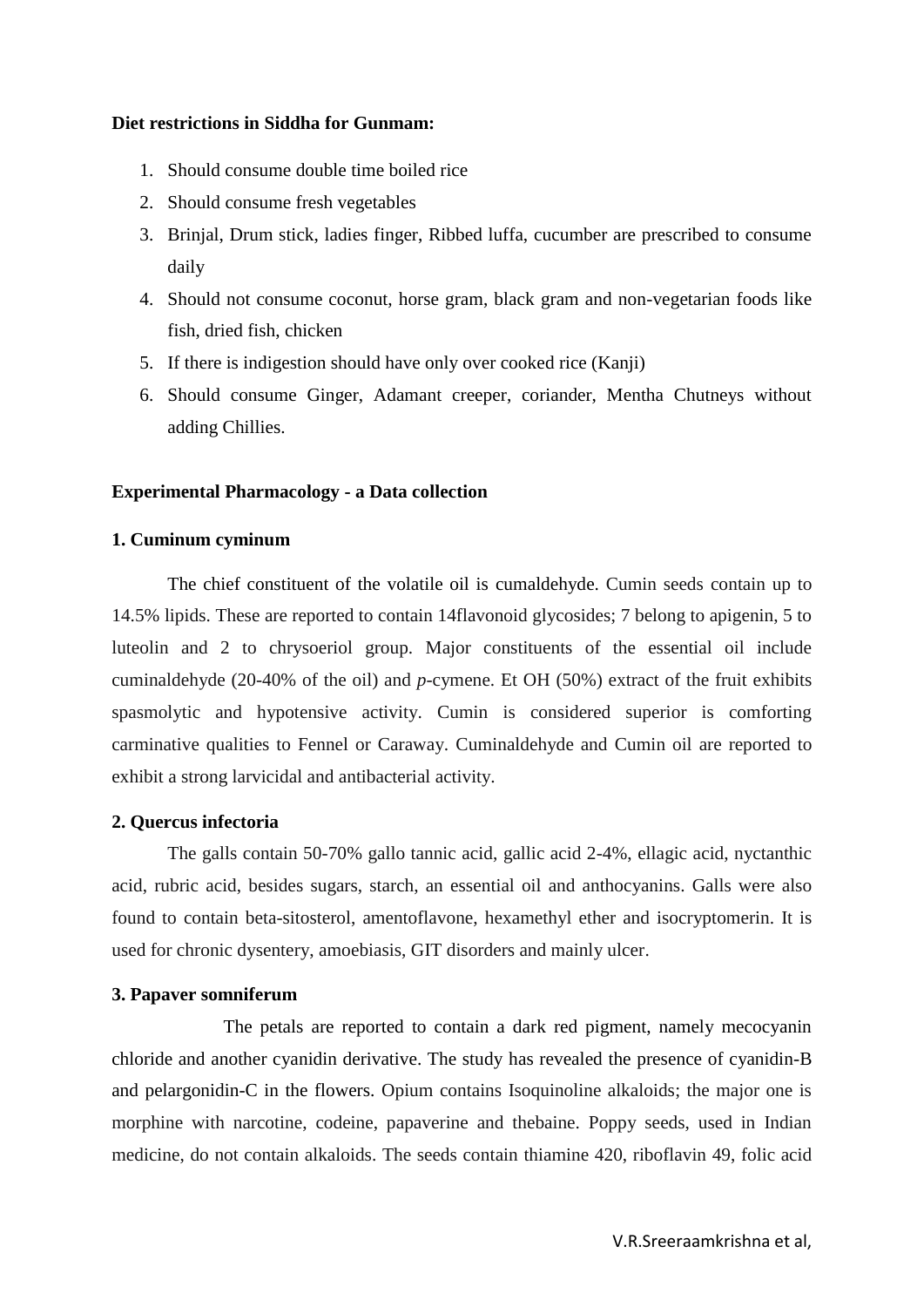30, pantothenic acid 2667 and niacin 1877 mcg/100 g. The seed oil (from Turkey) contains gamma-tocopherol 220, alpha-tocopherol 40 and beta-tocopherol 20 mcg/ 100 g. It has demulcent action but should be given with cautious.

#### **4. Mucuna pruriens**

Its principle constituents are L-DOPA and the bioactive alkaloids mucunine, mucunadine, mucuadinine, prurienine and nicotine as well as sitosterol, glutathione, lecithin, oils, venolic and gallic acids. They contain a number of bioactive substances including tryptamine, alkylamines, steroids, flavonoids, coumarins and cardenolides. Prurieninine slowed downs the heart rate, lowers blood pressure. The spasmolysis of smooth muscles are caused by indole bases. It has best aphrodisiac and anti-ulcer property.

#### **5. Elateria cardamomum**

Cardamom decreases gastric secretion. Cardamom is diuretic and flush out accumulated toxins from the body. Cardamom is used in treating digestive disorders relieving hear burn and bloating. The oil is composed amost exclusively of oxygenated monoterpene derivatives: alpha-terpineol 45%, myrcene 27%, limonene 8%, menthone 6%, Betaphelandrene 3%, 1,8-cineol 2%, sabinene 2% and heptane 2%.

#### **6. Piper nigrum**

The fruit yielded piperine, piperatine and piperidine, amides, piperyline, piperoleins A and B, and N-isobutyl-cicosa-trans-2- trans-4-dienamide. The neolignan schmiditin, together with lignin galgravin as well as friedelin, beta-sitosterol and its beta-O-glucoside have been isolated from the extract of aerial parts. The extract exhibited Anti-amoebic activity. It has bacteriostatic, fungistatic, anti-inflammatory and rubefacient properties. It has antidote, expectorant and anti-ulcer property.

#### **7. Bacopa monniera**

The major constituents of Bacopa monnieri contains bacoside A and B, brahmine, herpestine, monnierin, hersaponin, D-mannitol, betulic acid, B-sitosterol, stigmasterol, aalamine, aspartic acid, glutamic acid, saponins, serine. Brahmi has been valued as a cardiac, nerve and brain tonic and widely used by students for improving mental clarity, confidence, intelligence, concentration and memory recall. Brahmi as herbal supplements and tablets have been marketed for super learning, for memory and as a brain tonic.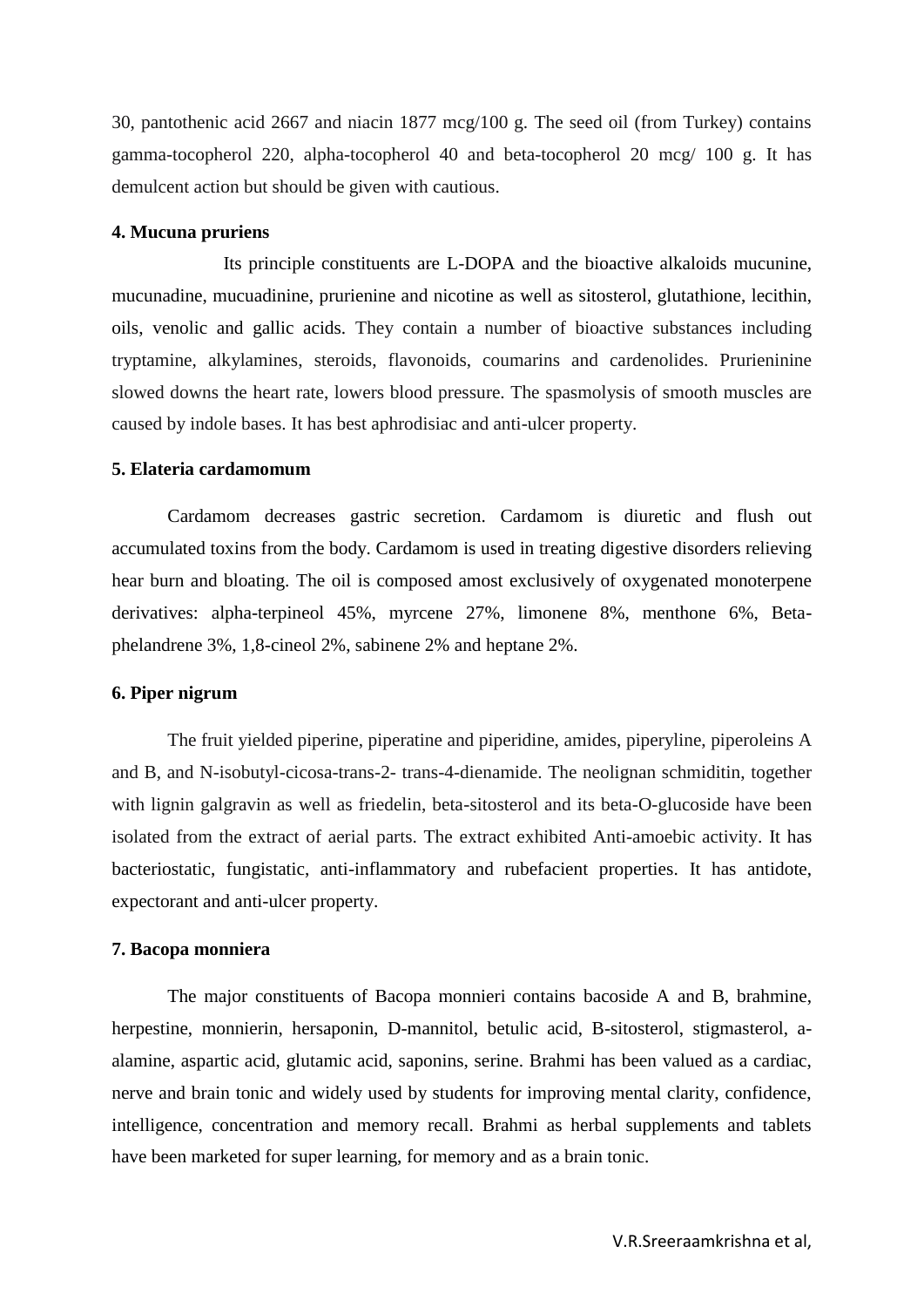#### **8. Butea monosperma**

The bark exudes a red juice that dries to form the Butea gum. The gum contains leucocyanidin, its tetramer, procyanidin, gallic acid and mucilaginous material. The gum is a powerful astringent; it is given internally for diarrhea, dysentery, phthisis and hemorrhage of the stomach and bladder. The plant contains flavonoids and glucosides—butin, butrin, isobutrin and palastrin. Flowers contain butrin, coreopsin, monospermoside and their derivative.

#### **9. Zingeber officinale**

It is used as a kaya karpam with it is soaked in honey. It has well stomachic, sialogogue, carminative. It is a constituent of Tri-kadugu. It is used as an accessory drug for gastro-intestinal disorders. It contains gingerol, zingerone, oleoresins, vallinoids, gingerdione, galalnals A and B, (6) shagaol.

#### **10. Aloe vera**

Latex obtained from this used to cure, dysentery and ulceration of stomach. The Gel obtained from this has coolant action. It maintains the body temperature. Aloe vera contains 75 potentially active constituents: vitamins, enzymes, minerals, sugars, lignin, saponins, salicylic acids and amino acids. It contains vitamins E,C and A (beta-carotene), which are antioxidants. Aloe has been we known for centuries for its healing properties, and both oral intake and topical dressings have been documented to facilitate healing of any kind of skin wound, burn, or scald even speeding recovery time after surgery. Situations to try it on include blisters, insect bites, rashes, sores, herpes, urticarial, ulcer, athlete's foot, fungus, vaginal infections, conjunctivitis, sties, allergic reactions, and dry skin.

#### **CONCLUSION**

Gastrointestinal disorders are one of the major important causes of morbidity in the populations of non-industrialized countries. This review article clearly deceits Siddhars way of approaching a disease and their command over all the aspects of the disease. More work are to be done to further explore the wonderful prophylatic and therapeutic activities of siddha medicines and Siddhars principles.